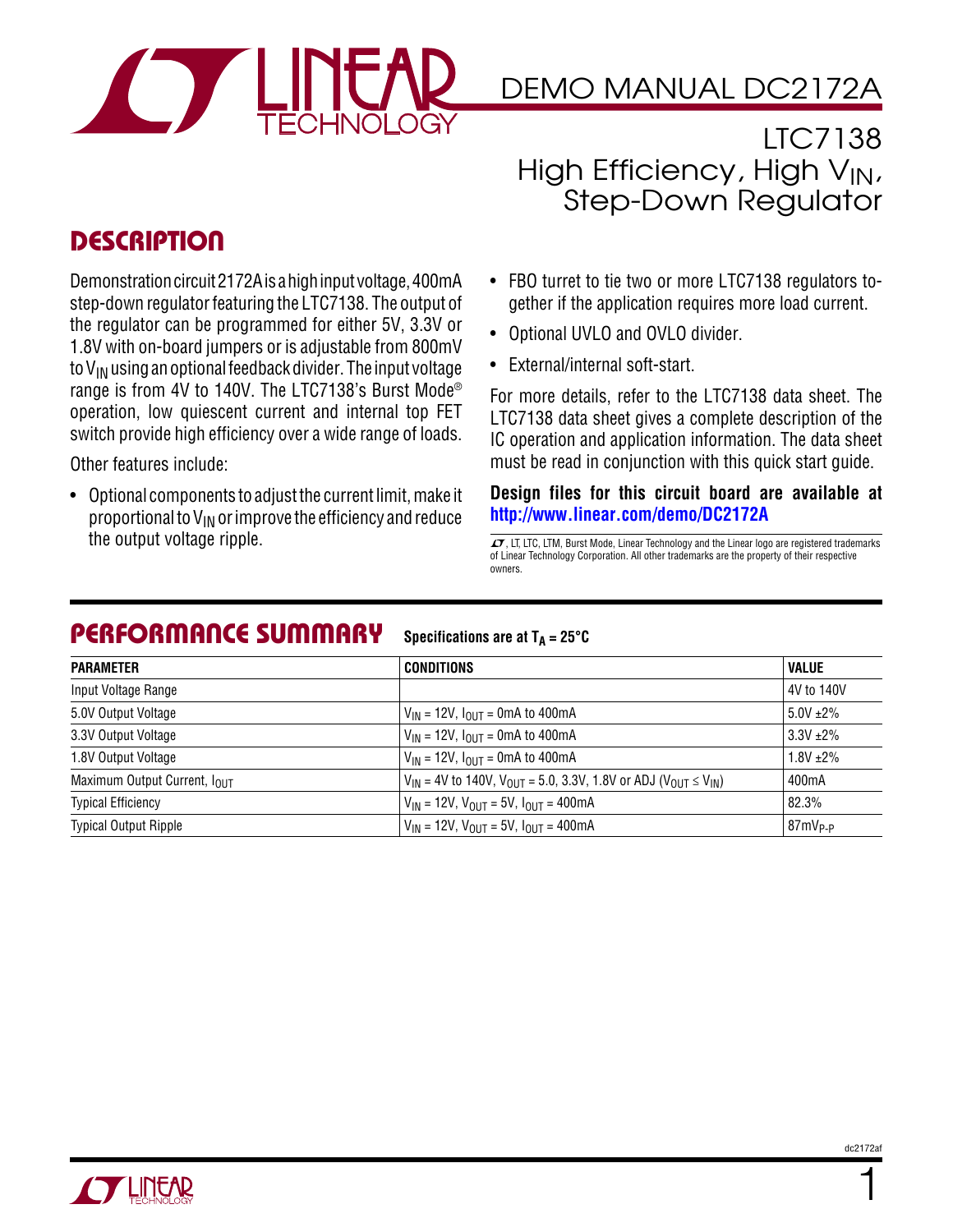Demonstration circuit 2172A is easy to set up to evaluate the performance of the LTC7138. Please refer to Figure 1 for proper measurement equipment setup and follow the procedure below.

- 1) With power off, connect the input supply, load and meters as shown in Figure 1. Preset the load to 0A and V<sub>IN</sub> supply to OV.
- 2) Place the RUN pin jumper (JP3) in the ON position.
- 3) Set the output to 5V by placing the JP1 jumper in the B position and the JP2 jumper in the A position.
- 4) Turn-on the  $V_{IN}$  supply and increase to 12V. The 5V output should be 5V ±2% per the Performance Summary table.
- 5) Next, apply 400mA load to the output and re-measure V<sub>OUT</sub>.
- 6) Once the DC regulation is confirmed, observe the output voltage ripple, load step response, efficiency and other parameters for the 5V, 3.3V and 1.8V output settings.

Note 1. CAUTION: The maximum input voltage of the DC2172A is 140V. Voltages of 140V or lower are high enough to cause electric shock. Use great care when testing this demo board.

Note 2. For a 5V output, the input voltage should be 6V or more.

Note 3. When measuring the output or input voltage ripple, do not use the long ground lead on the oscilloscope probe. See Figure 2 for the proper scope probe technique. Short, stiff leads need to be soldered to the  $(+)$  and  $(-)$  terminals of an output capacitor. The probe's ground ring needs to touch the (–) lead and the probe tip needs to touch the (+) lead.



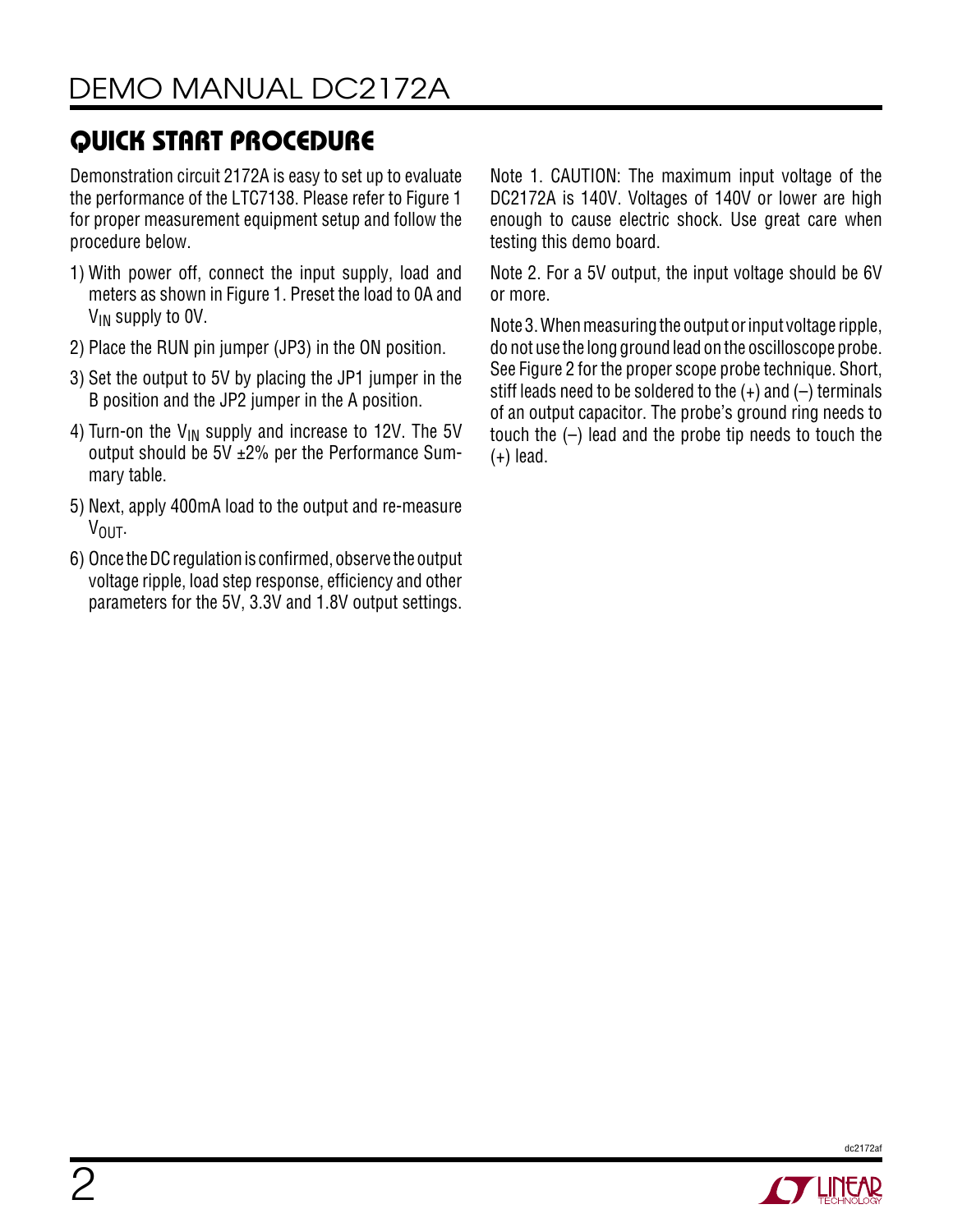

**Figure 1. Proper Measurement Equipment Setup**



**Figure 2. Measuring Output Voltage Ripple**

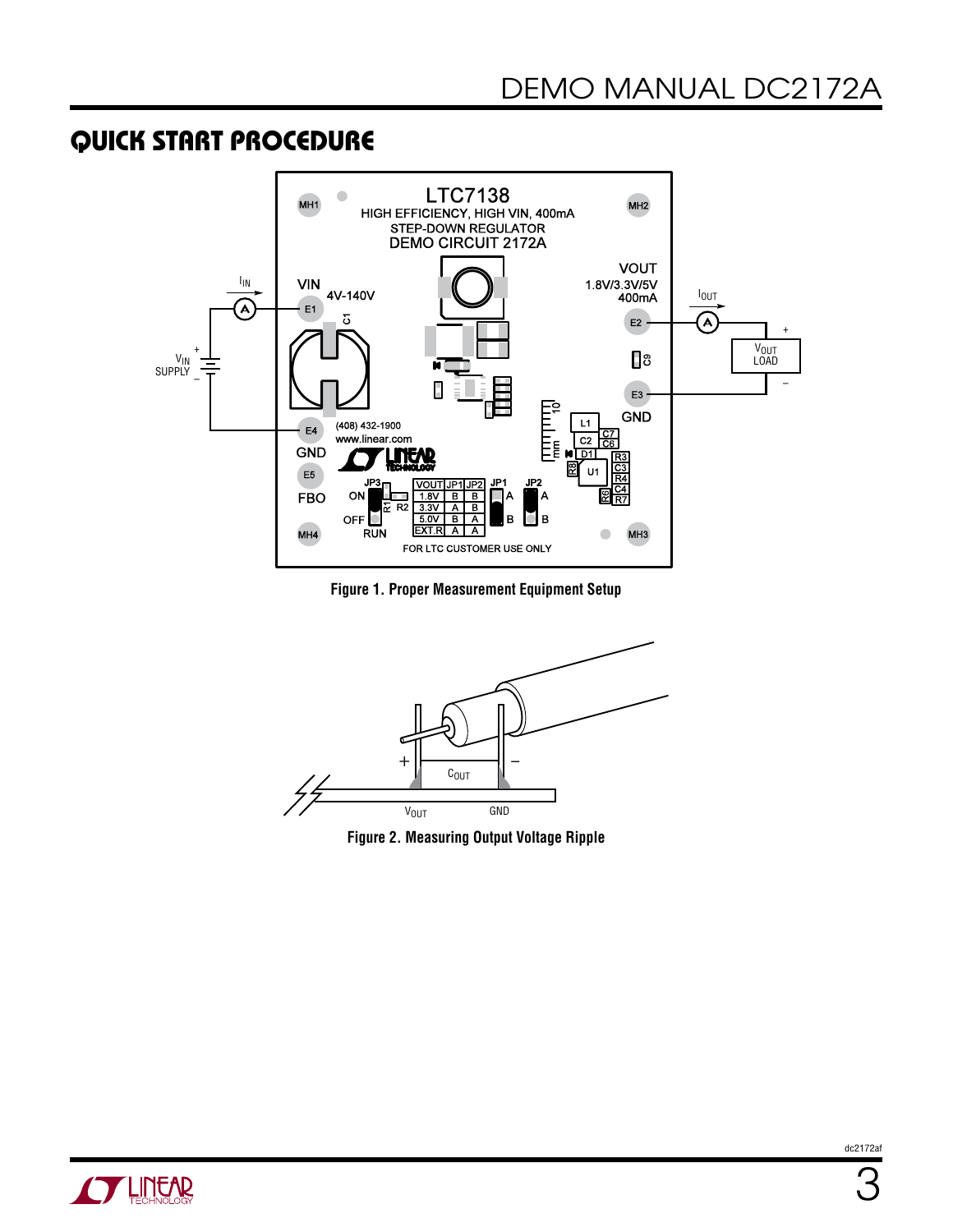

**Figure 4. Efficiency at 3.3VOUT** 

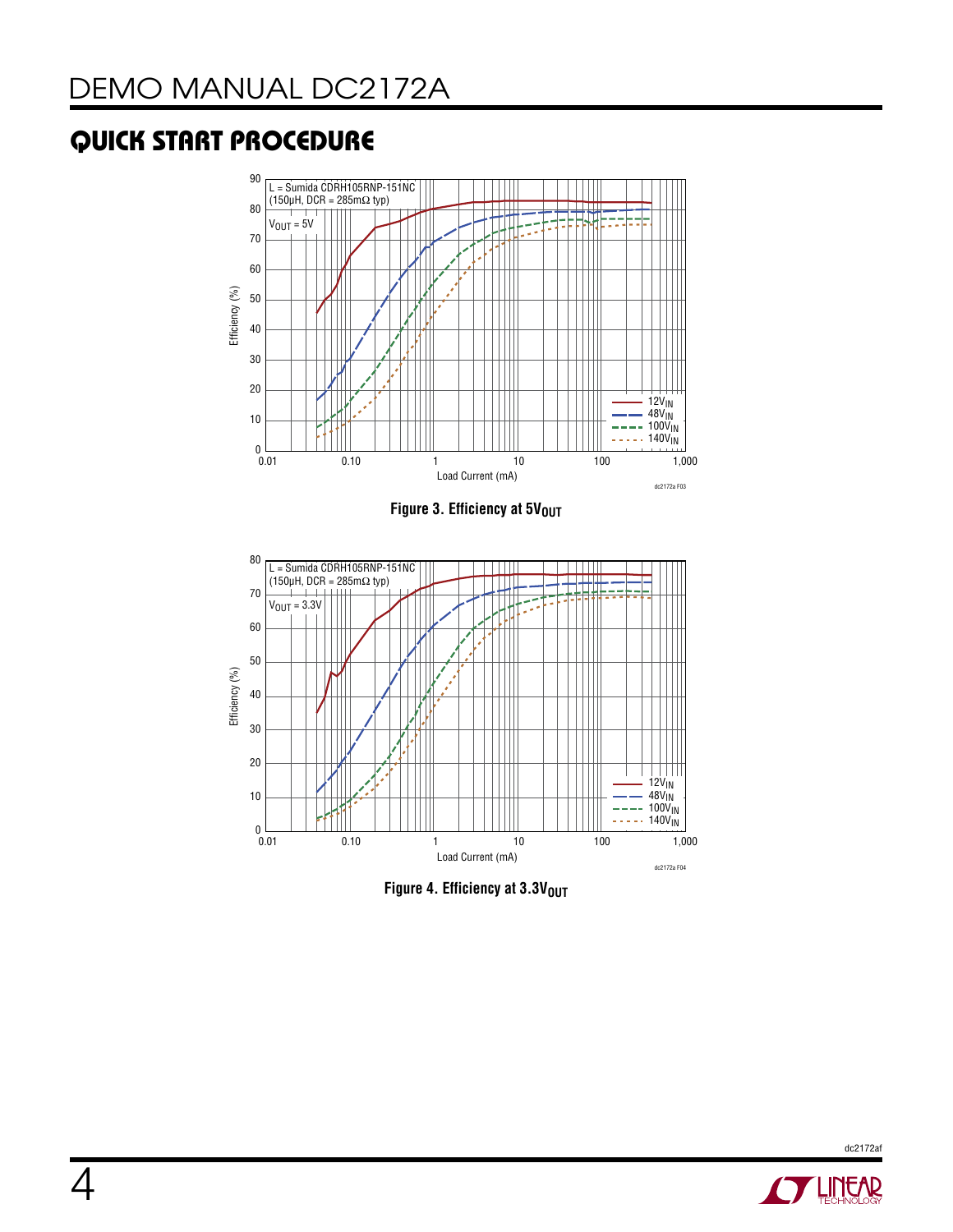

**Figure 5. Efficiency at 1.8V<sub>OUT</sub>** 

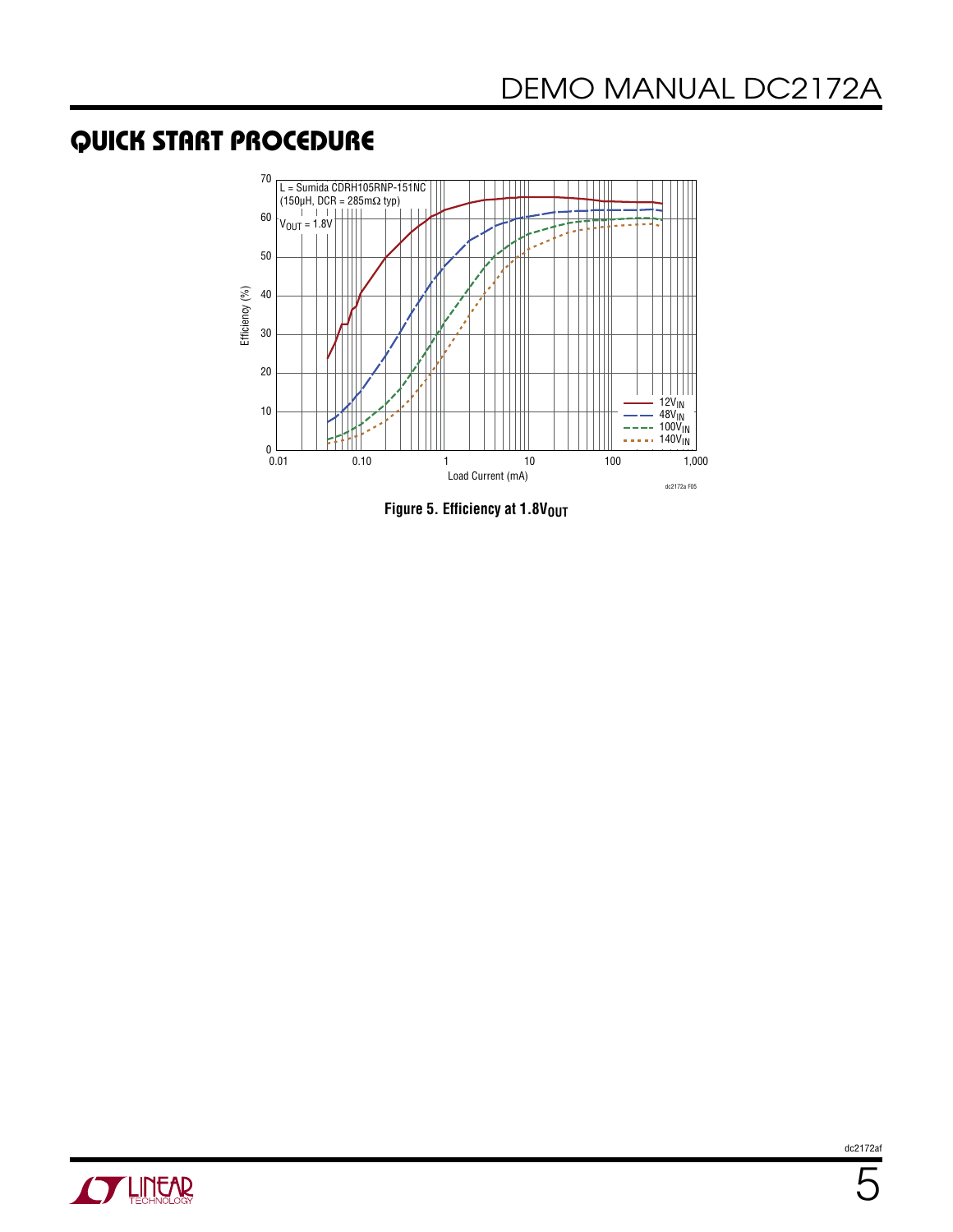# DEMO MANUAL DC2172A

## Parts List

| <b>ITEM</b>                                     | QTY            | <b>REFERENCE</b>   | <b>PART DESCRIPTION</b>        | <b>MANUFACTURER/PART NUMBER</b>      |  |
|-------------------------------------------------|----------------|--------------------|--------------------------------|--------------------------------------|--|
| <b>Required Circuit Components</b>              |                |                    |                                |                                      |  |
|                                                 |                | C <sub>1</sub>     | CAP 22µF, 200V, ELEC           | NIPPON CHEMI-CON, EMVE201ARA220MKG5S |  |
| $\overline{2}$                                  |                | C <sub>2</sub>     | CAP 1µF, 2220, 10%, 200V, X7R  | KEMET C2220X105K2RACTU               |  |
| 3                                               |                | C <sub>4</sub>     | CAP 47nF, 0603, 10%, 25V, X7R  | AVX 06033C473KAT2A                   |  |
| 4                                               | $\overline{2}$ | C6, C7             | CAP 100µF, 1210, 20%, 10V, X7R | TAIYO YUDEN LMK325ABJ107MMH-T        |  |
| $\sqrt{5}$                                      |                | C9                 | CAP 0.1µF, 0603, 10%, 25V, X7R | AVX 06033C104KAT2A                   |  |
| 6                                               | 1              | D <sub>1</sub>     | DIODE SBR1U200P1               | DIODES, SBR1U200P1-7                 |  |
| 7                                               |                | L1                 | INDUCTOR 150µH                 | SUMIDA CDRH105RNP-151NC              |  |
| 8                                               | 1              | R1                 | RES 2M, 0603Ω, 5%, 1/10W       | VISHAY CRCW06032M00JNEA              |  |
| 9                                               |                | U1                 | IC LTC7138EMSE                 | LINEAR TECH LTC7138EMSE#PBF          |  |
| <b>Additional Demo Board Circuit Components</b> |                |                    |                                |                                      |  |
|                                                 | 0              | C <sub>3</sub>     | CAP 0603 OPTION                | <b>OPTION</b>                        |  |
| $\overline{2}$                                  | 0              | C8, C10            | CAP 1210 OPTION                | <b>OPTION</b>                        |  |
| 3                                               | 0              | R2, R4, R7, R8     | RES 0603 OPTION                | <b>OPTION</b>                        |  |
| 4                                               | $\overline{2}$ | R3, R6             | RES 0 $\Omega$ 0603 JUMPER     | VISHAY CRCW06030000Z0ED              |  |
| <b>Hardware</b>                                 |                |                    |                                |                                      |  |
| 1                                               | 5              | E1, E2, E3, E4, E5 | <b>TURRET</b>                  | MILL-MAX 2501-2-00-80-00-00-07-0     |  |
| 2                                               | 3              | JP1, JP2, JP3      | <b>HEADER 2mm PIN</b>          | SULLINS, NRPN031PAEN-RC              |  |
| 3                                               | 4              | MH1, MH2, MH3, MH4 | STANDOFF SNAP ON               | KEYSTONE_8831                        |  |
| 4                                               | 3              | JP1, JP2, JP3      | <b>SHUNT 2mm</b>               | SAMTEC 2SN-BK-G                      |  |



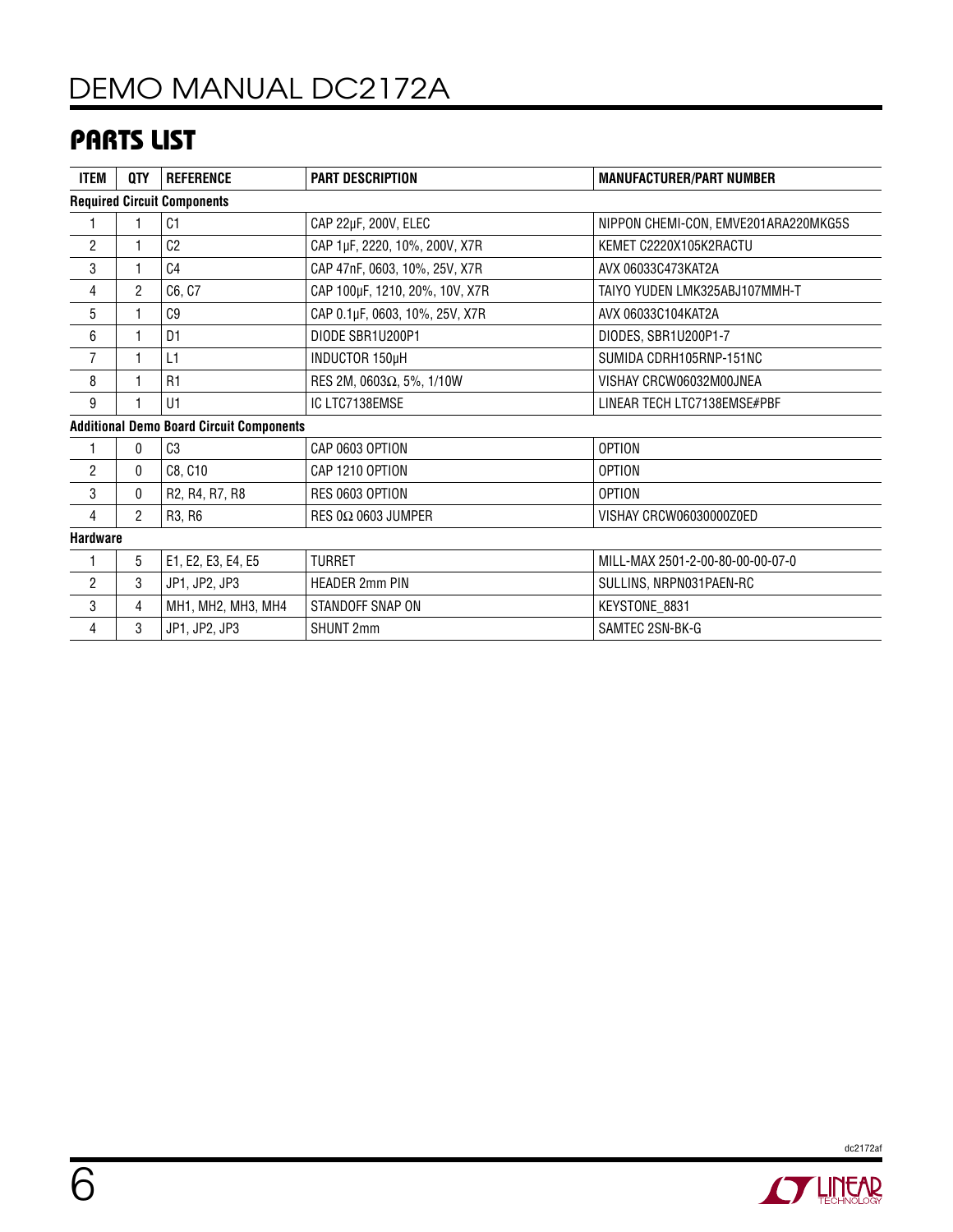#### Schematic Diagram





Information furnished by Linear Technology Corporation is believed to be accurate and reliable. However, no responsibility is assumed for its use. Linear Technology Corporation makes no representation that the interconnection of its circuits as described herein will not infringe on existing patent rights. dc2172af

7